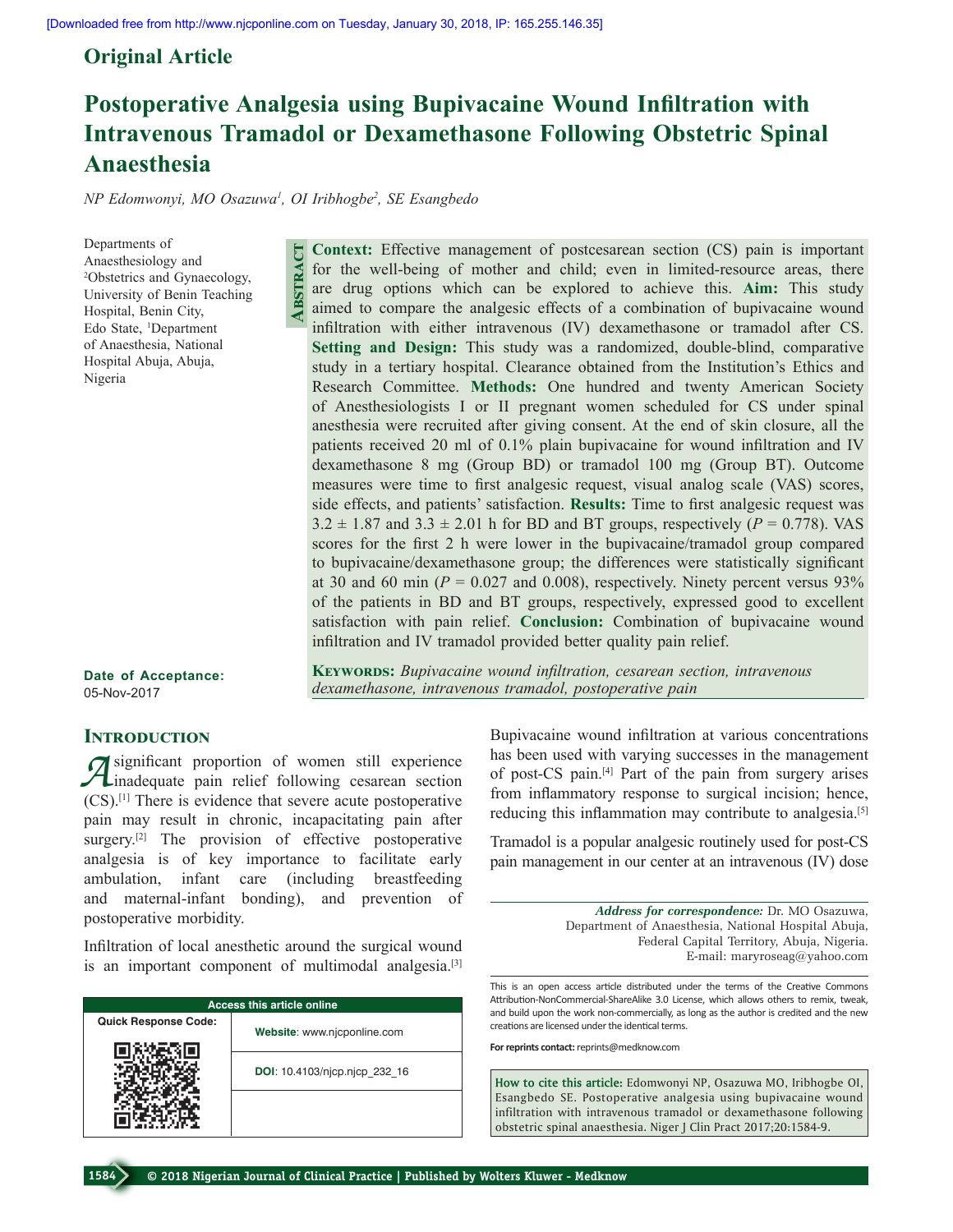of 100 mg. Previous studies have reported the efficacy of IV tramadol for the management of post-CS pain.<sup>[6,7]</sup>

Dexamethasone acts on the glucocorticoid receptor resulting in the decreased release of inflammatory mediators.<sup>[8]</sup> It possesses a powerful anti-inflammatory effect and has been shown to enhance analgesia at doses ranging from 1.25 to 20 mg; 8 mg is a common dose used for this purpose.<sup>[9-11]</sup> Dexamethasone may thus be beneficial in post‑CS pain management.

The aim of this study was to compare the analgesic effects of a combination of bupivacaine wound infiltration with either IV dexamethasone or IV tramadol on post-CS.

#### **Methods**

This was a randomized, double-blind, comparative study carried out at a tertiary hospital. Clearance was obtained from the Institution's Ethics and Research Committee. The procedures followed were in accordance with the ethical standards of the Institution's Ethics and Research Committee and with the Helsinki Declaration of 1975, as revised in 2000.

American Society of Anesthesiologists (ASA) I or II pregnant women scheduled for elective or emergency CS under spinal anesthesia, who met the inclusion criteria were recruited in a period of 9 months (January to September, 2011). Written informed consent was obtained from all the participants. Preoperative assessment was done and the use of visual analog scale (VAS) for pain assessment was explained to the participants. Routine investigations (full blood count, blood grouping, and cross-matching of at least two units of blood, urinalysis) were also carried out.

Inclusion criteria were pregnant women scheduled for cesarean delivery under spinal anesthesia, ASA I or II physical health status, and Pfannenstiel incision. Exclusion criteria were patients in labor, patients with chronic pain, prior vertical skin incision, allergy to bupivacaine and the study drugs, patients who had received any form of analgesia 4 h before surgery, diabetic patients, and patients on steroids.

The sample size was determined from a previous study by Ige *et al*. [12] They reported mean time to first analgesic request of  $174 \pm 117.6$  min. Our study aimed to increase the time to 235 min because of the addition of dexamethasone or tramadol. Our sample size was 60 for each group. The study is 80% powered.

Randomization of patients was achieved by blind balloting. Equal number (60 each) of pieces of paper on which Group BD or Group BT was written were rolled up and placed in a large opaque envelope. Each patient was asked to pick one, after thoroughly shaking the envelope, thus randomizing the patients into Group BD (bupivacaine‑dexamethasone group) or Group BT (bupivacaine‑tramadol group). Bupivacaine-dexamethasone group was to receive 20 ml of 0.1% plain bupivacaine wound infiltration and 8 mg of IV dexamethasone (diluted to 5 ml), while the BT group was scheduled to receive 20 ml of 0.1% plain bupivacaine wound infiltration and 100 mg of IV tramadol (diluted to 5 ml), after skin closure.

In the theater, every patient received acid prophylaxis of IV ranitidine 50 mg and IV metoclopramide 10 mg. Multiparameter monitor was attached to the patients and baseline vital signs of pulse rate, noninvasive blood pressure, arterial oxygen saturation, and electrocardiogram were obtained and recorded. Preloading was done for each patient using 15 ml/kg of IV normal saline. Spinal anesthesia was performed with the patient in the sitting position and under aseptic conditions at L3/L4 or L4/L5 interspace using 25‑gauge Whitacre spinal needle. A dose of 2.3–2.5 ml of 0.5% hyperbaric bupivacaine was deposited in the subarachnoid space, depending on the patient's height. On attainment of block height of T6 to T4 dermatomal level, surgery commenced through Pfannenstiel incision. Vital signs were monitored continuously and recordings were taken at intervals of 2 min immediately after the block, then 5 min intraoperatively, and at 15 min interval in the Postanesthesia Care Unit. At the end of skin closure, pain was assessed using the VAS and the pain scores were recorded. The patients then received the study drugs on the paper picked. The 20 ml of 0.1% plain bupivacaine was aseptically prepared and handed to the surgeon; the bupivacaine was injected into the surgical wound on both sides using a 21‑gauge hypodermic needle. The dexamethasone or tramadol was prepared in a syringe and slowly administered intravenously over 2 to 3 minutes by another anesthetist. The investigator and the patients were blinded to the study drugs. Postoperative pain was subsequently assessed using VAS at 10, 30, 45, 60 min, and 2, 3, 4, 6, 8, and 24 h after surgery by an anesthetist blinded to the drug allocation. Patients were asked to request for analgesic if pain exceeded mild pain (VAS >3). The time to first request for analgesic was recorded for each patient. On request for analgesic, intramuscular (IM) pentazocine 30 mg, 6 hourly, and prn (VAS score  $>3$ before next scheduled dose) was administered to each individual. The patients' demographic characteristics, hemodynamic parameters, duration of surgery, VAS scores, the total analgesic consumption in 24 h, and incidence of side effects were documented.

The primary outcome measure was time to first analgesic request. Secondary outcomes were VAS scores, total consumption of analgesics in 24 h, side effects, and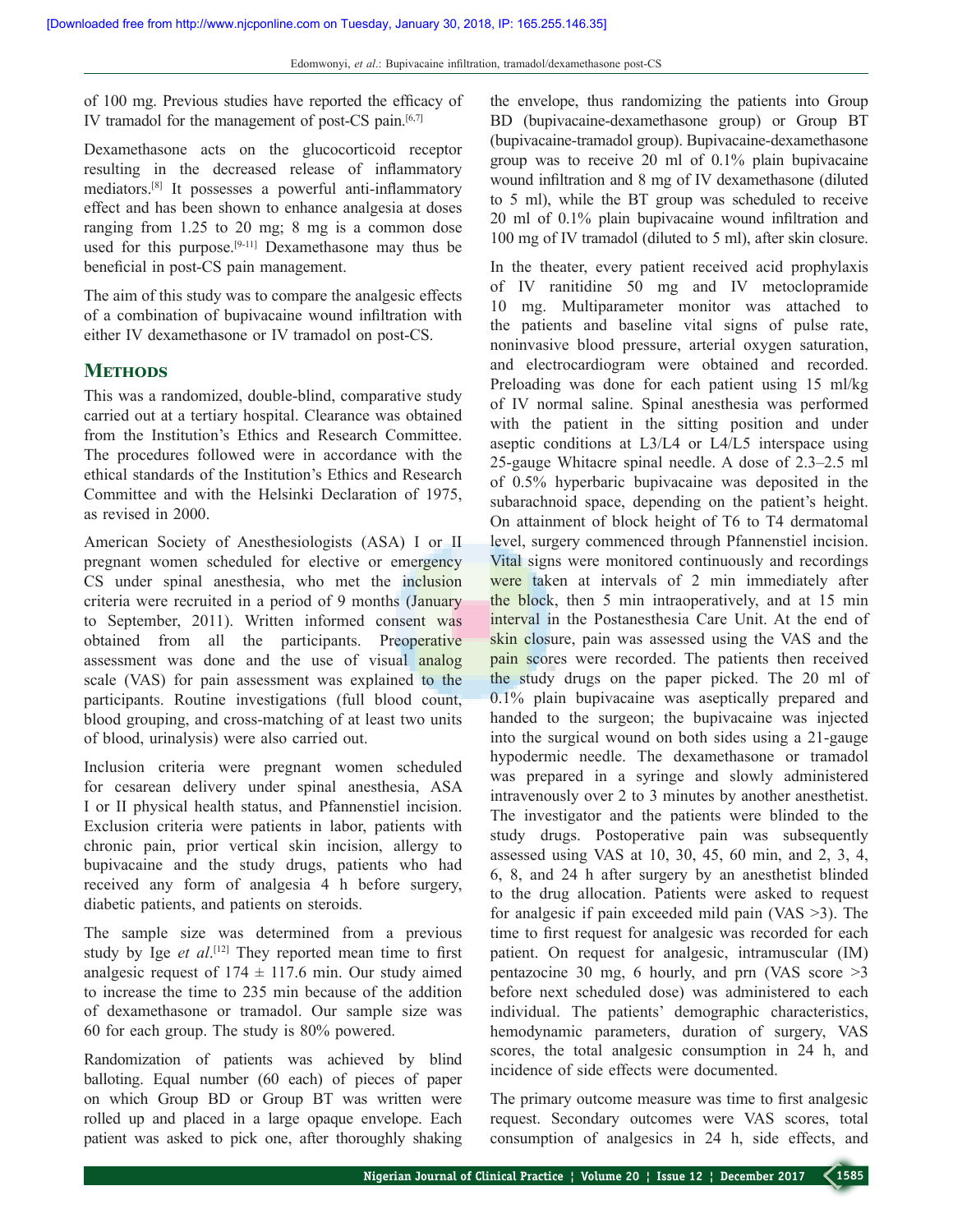patients' satisfaction. Patient's satisfaction was assessed 24 h postoperatively, using a 5‑point Likert scale (excellent, very good, good, poor, and very poor).

Statistical analysis was done using SPSS® (Statistical Package for the Social Sciences) version 15.0, Chicago IL, USA. Data are presented as means with standard deviation and counts with percentage as appropriate. Continuous data such as age, weight, height, volume of fluid for preloading, and duration of surgery were analyzed using the unpaired Student's *t*-test. The associations in categorical data such as ASA status and level of block height were determined using Chi‑square test or the Fisher's exact test where applicable.  $P \leq 0.05$  was considered statistically significant. All tests were 2-tailed.

#### **Results**

One hundred and twenty women were enrolled in this study, 60 women in each group. There were no withdrawals or dropouts from the study. There was no statistical difference between the two study groups with regard to age, weight, height, and ASA physical health status. The mean age of women who participated in the study was  $30.62 \pm 5.93$  years in the BD group and  $30.90 \pm 5.17$  years in the BT group ( $P = 0.781$ ). Most of the women in both groups were ASA I [Table I]. The indications for CS were mostly malpresentation, cephalopelvic disproportion, and previous CS.

The difference in maximum subarachnoid block height attained in both groups was not significant statistically [Table II]. In the immediate postoperative period, VAS scores in the BD and BT groups were  $1.59 \pm 2.21$  and  $0.59 \pm 1.65$  cm, respectively  $(P = 0.180)$ . The mean postoperative VAS scores of the BD group were significantly higher than those of the BT group at 30 min  $(2.06 \pm 2.28$  cm vs.  $1.17 \pm 1.89$  cm,  $P = 0.027$ ) and 60 min (2.90  $\pm$  2.40 cm vs.  $1.82 \pm 1.79$  cm,  $P = 0.008$ ) [Figure 1].

| Table 1: Sociodemographic characteristics of patients |                                                         |                                                    |       |  |  |  |  |
|-------------------------------------------------------|---------------------------------------------------------|----------------------------------------------------|-------|--|--|--|--|
|                                                       | $Mean \pm SD$                                           |                                                    |       |  |  |  |  |
|                                                       | Bupivacaine-dexamethasone group $(n=60)$ , count $(\%)$ | Bupivacaine-tramadol group $(n=60)$ , count $(\%)$ |       |  |  |  |  |
| Weight (kg)                                           | 79.78 ± 18.31                                           | $79.29 \pm 16.82$                                  | 0.854 |  |  |  |  |
| Height $(m)$                                          | $1.49 \pm 0.54$                                         | $1.62 \pm 0.05$                                    | 0.066 |  |  |  |  |
| <b>ASA</b>                                            |                                                         |                                                    |       |  |  |  |  |
|                                                       | 44 (73.3)                                               | 40(66.7)                                           | 0.550 |  |  |  |  |
|                                                       | 16(26.7)                                                | 20(33.3)                                           |       |  |  |  |  |

SD=Standard deviation; ASA=American Society of Anesthesiologists

#### **Table 2: Maximum block height, preload volume, blood loss, duration of surgery, visual analog scale score at analgesic request, and total duration of admission**

| <b>Parameter</b>                                  | $Mean \pm SD$                                      |                                               |       |
|---------------------------------------------------|----------------------------------------------------|-----------------------------------------------|-------|
|                                                   | <b>Bupivacaine-dexamethasone</b><br>group $(n=60)$ | <b>Bupivacaine-tramadol</b><br>group $(n=60)$ |       |
| Maximum block height, count $(\%)$                |                                                    |                                               |       |
| T3/T4                                             | 37(61.7)                                           | 35(58.3)                                      | 0.852 |
| T5/T6                                             | 23(38.3)                                           | 25(41.7)                                      |       |
| <b>Parameter</b>                                  | Bupivacaine-dexamethasone group                    | <b>Bupivacaine-tramadol group</b>             | P     |
| Volume of preload fluid (ml)                      | $1,133.33\pm 248.16$                               | 1,185.83±389.49                               | 0.380 |
| Estimated blood loss (ml)                         | 598.25±464.83                                      | 513.90±342.431                                | 0.267 |
| Duration of surgery (h)                           | $1.02 \pm 0.26$                                    | $0.58 \pm 0.17$                               | 0.328 |
| VAS score at time of first analgesic request (cm) | $4.35 \pm 2.27$                                    | $4.16\pm2.59$                                 | 0.756 |
| Total duration of admission after CS (days)       | $5.74 \pm 3.16$                                    | $4.33 \pm 2.191$                              | 0.455 |

CS=Cesarean section; VAS=Visual analog scale; SD=Standard deviation

| Table 3: Side effects, patient satisfaction with pain relief |                                   |                                   |       |  |  |  |
|--------------------------------------------------------------|-----------------------------------|-----------------------------------|-------|--|--|--|
| <b>Parameter</b>                                             | BD group $(n=60)$ , count $(\% )$ | BD group $(n=60)$ , count $(\% )$ |       |  |  |  |
| Side effects                                                 |                                   |                                   |       |  |  |  |
| Nil                                                          | 52 (86.7)                         | 50(83.3)                          | 0.799 |  |  |  |
| Nausea and vomiting                                          | 8(13.3)                           | 10(16.7)                          |       |  |  |  |
| Satisfaction with pain relief                                |                                   |                                   |       |  |  |  |
| Excellent, very good, good                                   | 54 (90)                           | 56 (93.3)                         | 0.743 |  |  |  |
| Poor, very poor                                              | 6(10)                             | 4(6.7)                            |       |  |  |  |

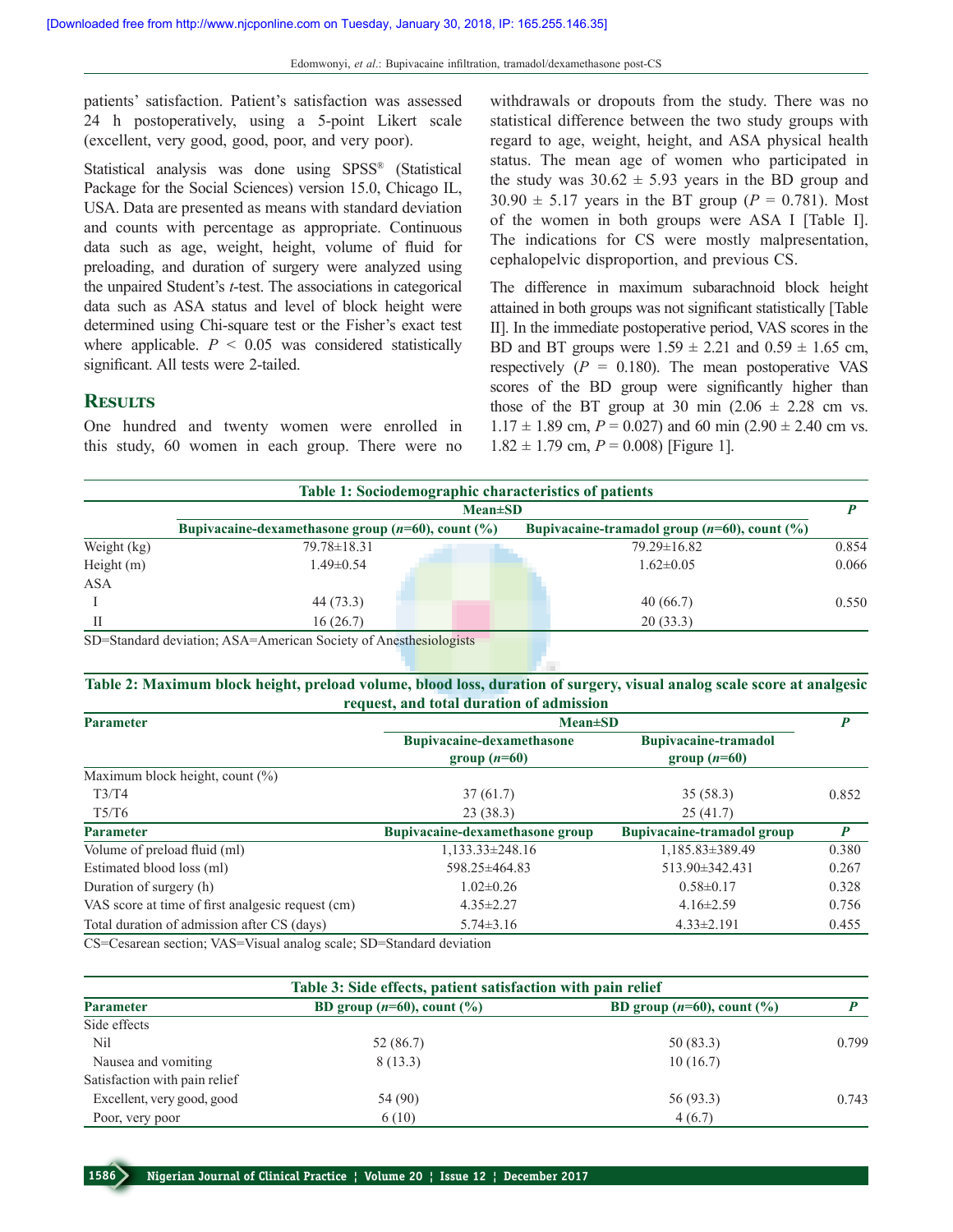

**Figure 1:** Mean postoperative visual analog scale scores (cm)  $*(P = 0.027, 0.008)$ 

The time to first request for analgesic was  $3.2 \pm 1.87$  h in the BD group comparable to  $3.3 \pm 2.01$  h in the BT group  $(P = 0.778)$ . Total pentazocine consumption in 24 h after CS was significantly higher in the BD group  $(160.34 \pm 70.76 \text{ mg})$  than in the BT group  $(136.61 \pm 44.65 \text{ mg})$   $(P = 0.035)$ .

Table III shows the side effects profile and patients' satisfaction with pain relief. They were similar in both groups.

#### **Discussion**

This study shows that bupivacaine wound infiltration with IV tramadol 100 mg was more effective than bupivacaine wound infiltration with IV dexamethasone 8 mg for post‑CS pain. This is evidenced by lower postoperative VAS scores at 30 and 60 min and less total pentazocine consumption at 24 h post‑CS in the bupivacaine-tramadol group. However, the study also showed that bupivacaine-dexamethasone combination may be an option for post-CS pain management as seen by the consistent low postoperative pain scores also observed in that group. The lower VAS scores in the bupivacaine‑tramadol group may be explained by the fact that tramadol is an analgesic while dexamethasone is a steroid and anti-inflammatory agent.<sup>[13]</sup> Bupivacaine wound infiltration has been shown to be effective in post-CS pain management.<sup>[4,14]</sup> Tramadol (IV and IM) has also been used with some success for postcesarean pain.<sup>[7,15]</sup> Dexamethasone has anti-inflammatory property, and this could explain the low VAS scores also observed in the BD group.

The time to first request for analgesic postoperatively was more than 3 h in both groups. This cannot be attributed solely to residual analgesia from the spinal anesthesia, as previous studies have revealed that using hyperbaric bupivacaine alone intrathecally for CS results in shorter periods of adequate analgesia of 125–146 min from time of intrathecal injection.<sup>[16,17]</sup> The time to first analgesic request in both groups was similar. However, the total analgesic consumption was significantly lower in the tramadol group.

The time to first analgesic request in both groups in this study is comparable to 174 min in the study by Ige *et al*. [12] However, the patients in their study received general anesthesia, fentanyl for intraoperative analgesia, and 40 ml of 0.25% bupivacaine for wound infiltration at the end of lower abdominal surgery without any adjuvant. The similarity in the duration of time to first analgesic request in both studies (despite the lower concentration of bupivacaine [0.1%] used in our study) could be attributed to the addition of tramadol or dexamethasone in our study. A study by Momani<sup>[18]</sup> using 0.25% bupivacaine for wound infiltration after CS revealed longer time of 6–8 h before the first request of analgesia in patients who received general anesthesia or spinal anesthesia. The shorter duration of analgesia in our study could be as a result of the lower concentration of bupivacaine (0.1%) used.

Other studies have reported that IV dexamethasone enhanced postoperative analgesia after CS.[19,20] Cardoso *et al.*[19] recorded reduced postoperative pain scores after the administration of 10 mg IV dexamethasone before CS under spinal anesthesia with morphine. Shahraki *et al*. [20] reported reduced postoperative pain severity when 8 mg of IV dexamethasone was administered during CS under epidural anesthesia. In our study, 8 mg of IV dexamethasone was administered at the end of surgery, and its use may have contributed to the reduction of postoperative pain scores.

Postoperative VAS scores in both study groups were low. However, the tramadol group reported significantly lower VAS scores than the dexamethasone group at 30 and 60 min. The lower VAS scores observed in the tramadol group in the immediate postoperative period suggests that tramadol has a faster onset of action than dexamethasone. However, VAS scores in both groups were similar at the 3<sup>rd</sup> h suggesting that dexamethasone at this time had achieved an improved analgesic efficacy. This delayed analgesic effect of dexamethasone could be explained by its anti-inflammatory effect.

The total postoperative consumption of pentazocine was significantly less in the BT group compared to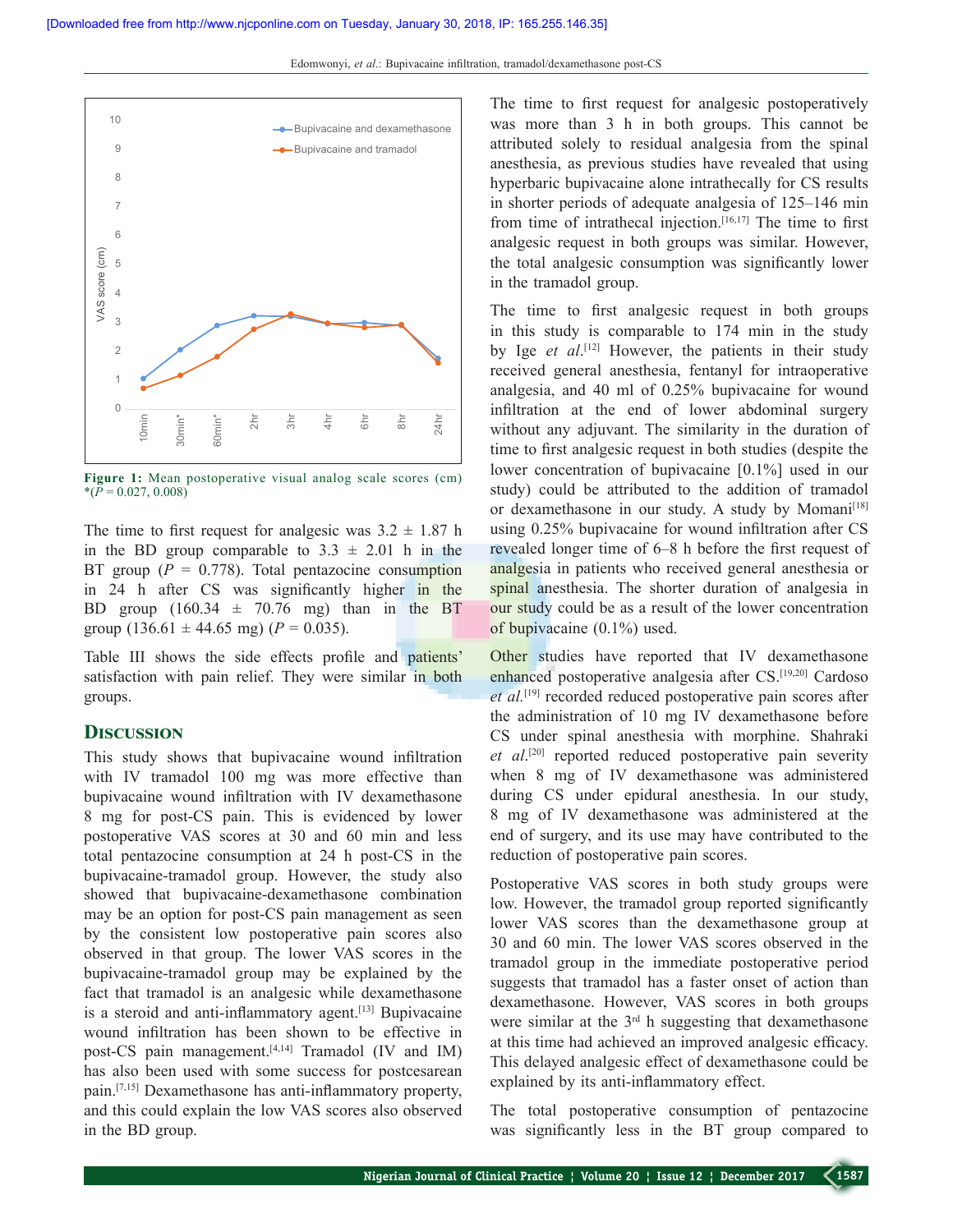the BD group, indicating that tramadol reduced the requirement for postoperative analgesia more effectively than dexamethasone. However, there was no statistical difference in the number of days the patients in both groups spent on admission after surgery.

The side effects experienced by the patients in both study groups were nausea and vomiting. Although more patients in the BT group experienced nausea and vomiting, this was not statistically significant. Dexamethasone is one of the modalities for treating postoperative nausea and vomiting; nevertheless, its antiemetic effect is better seen when administered preoperatively and when used in combination therapy.[21‑23]

Side effects that may result from perioperative use of dexamethasone include gastrointestinal bleeding, impaired wound healing, and increased susceptibility to infection.[13,23] None of these side effects was observed in our study. It has been demonstrated that single dose IV dexamethasone is not harmful.[13,24,25] Single dose IV dexamethasone of 8 mg as used in this study is therefore relatively safe.

Patients' satisfaction was similar in both study groups. Most of the patients in each group rated satisfaction with pain relief as excellent, very good, or good. This is not surprising as VAS scores at the time of first request for analgesia was about 4 cm which indicated moderate pain and effective postoperative pain management.

#### **Limitations of the study**

There was no control group (bupivacaine wound infiltration and IV normal saline), which would have highlighted further the analgesic effect of the study drugs.

#### **Conclusion**

A combination of bupivacaine wound infiltration and IV tramadol after CS reduced postoperative opioid consumption. The addition of IV tramadol 100 mg or IV dexamethasone 8 mg to 20 ml of 0.1% plain bupivacaine for wound infiltration may contribute to post-CS pain relief.

#### **Financial support and sponsorship**

Nil.

#### **Conflicts of interest**

There are no conflicts of interest.

#### **References**

- 1. Edomwonyi NP, Ekwere IT. A follow‑up programme for preventing post‑operative anaesthetic complication in obstetric care. Trop J Obstet Gynaecol 2006;23:159-63.
- 2. Kainu JP, Sarvela J, Tiippana E, Halmesmäki E, Korttila KT. Persistent pain after caesarean section and vaginal birth: A cohort study. Int J Obstet Anesth 2010;19:4‑9.
- 3. American Society of Anesthesiologists Task Force on Acute Pain Management. Practice guidelines for acute pain management in the perioperative setting: An updated report by the American Society of Anesthesiologists Task Force on Acute Pain Management. Anesthesiology 2012;116:248-73.
- 4. Bamigboye AA, Hofmeyr GJ. Caesarean section wound infiltration with local anaesthesia for postoperative pain relief – Any benefit? S Afr Med J 2010;100:313‑9.
- 5. Dray A. Inflammatory mediators of pain. Br J Anaesth 1995;75:125‑31.
- 6. Merrikhihaghi S, Farshchi A, Farshchi B, Farshchi S, Dorkoosh FA. Tramadol versus diclofenac in pain management after cesarean section: A cost analysis study. J Pharmacoecon Pharm Manage 2015;1:22‑4.
- 7. Farshchi A, Ghiasi G. Comparison the analgesic effects of single dose administration of tramadol or piroxicam on postoperative pain after cesarean delivery. Acta Med Iran 2010;48:148‑53.
- 8. Werner MU, Lassen B, Kehlet H. Analgesic effects of dexamethasone in burn injury. Reg Anesth Pain Med 2002;27:254‑60.
- 9. Kaan MN, Odabasi O, Gezer E, Daldal A. The effect of preoperative dexamethasone on early oral intake, vomiting and pain after tonsillectomy. Int J Pediatr Otorhinolaryngol 2006;70:73‑9.
- 10. Bisgaard T, Klarskov B, Kehlet H, Rosenberg J. Preoperative dexamethasone improves surgical outcome after laparoscopic cholecystectomy: A randomized double‑blind placebo‑controlled trial. Ann Surg 2003;238:651‑60.
- 11. Waldron NH, Jones CA, Gan TJ, Allen TK, Habib AS. Impact of perioperative dexamethasone on postoperative analgesia and side-effects: Systematic review and meta-analysis. Br J Anaesth 2013;110:191‑200.
- 12. Ige O, Kolawole I, Bolaji B. Opioid‑sparing effect of bupivacaine wound infiltration after lower abdominal operations. J West Afr Coll Surg 2011;1:62‑82.
- 13. De Oliveira GS Jr., Almeida MD, Benzon HT, McCarthy RJ. Perioperative single dose systemic dexamethasone for postoperative pain: A meta‑analysis of randomized controlled trials. Anesthesiology 2011;115:575‑88.
- 14. Ganta R, Samra SK, Maddineni VR, Furness G. Comparison of the effectiveness of bilateral ilioinguinal nerve block and wound infiltration for postoperative analgesia after caesarean section. Br J Anaesth 1994;72:229‑30.
- 15. Mirmansouri A, Farzi F, Khalkhalirad S, Haryalchi K, Abdolahzadeh M, Sediginejad A. Control of post-surgical pain; Comparison between tramadol and meperidine after emergency cesarean section. Prof Med J 2010;17:400-4.
- 16. Yu SC, Ngan Kee WD, Kwan AS. Addition of meperidine to bupivacaine for spinal anaesthesia for caesarean section. Br J Anaesth 2002;88:379‑83.
- 17. Kothari N, Bogra J, Chaudhary AK. Evaluation of analgesic effects of intrathecal clonidine along with bupivacaine in cesarean section. Saudi J Anaesth 2011;5:31‑5.
- 18. Momani O. Controlled trial of wound infiltration with bupivacaine for postoperative pain relief after caesarean section. Bahrain Med Bull 2001;23:83‑5.
- 19. Cardoso MM, Leite AO, Santos EA, Gozzani JL, Mathias LA. Effect of dexamethasone on prevention of postoperative nausea, vomiting and pain after caesarean section: A randomised, placebo‑controlled, double‑blind trial. Eur J Anaesthesiol 2013;30:102‑5.
- 20. Shahraki AD, Feizi A, Jabalameli M, Nouri S. The effect of intravenous dexamethasone on post-cesarean section pain and